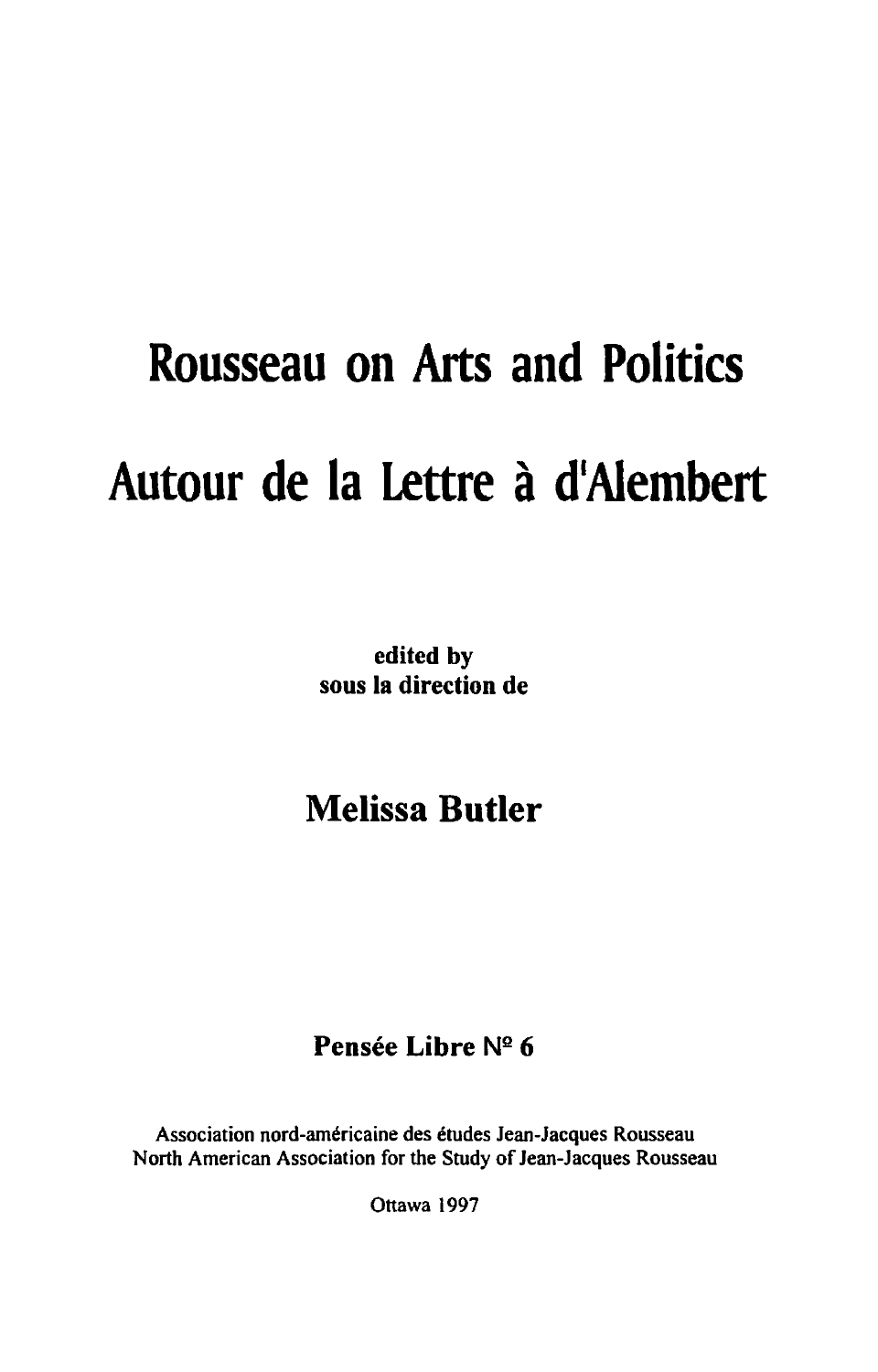## Letter to M. Rousseau on the Theatrics of Gender

The letter that follows uses two strategies to challenge Rousseau's advocacy of sexual differentiation and separate spheres in his *Leiter to M d 'A/embert on the Theatre.* First, I voice the challenge in Rousseau's own words, changing only the object at which his remarks are directed from the theater to sexual differentiation. Using Rousseau's words demonstrates that his set of social concerns, as laid out in the Letter, can be used to argue for gender equality. The second strategy, perhaps more familiar but less prevalent here, is to respond directly to Rousseau's explicit pronouncements about gender in the *Leiter.* But here, as well, I attempt to use his own arguments against him, in order to make a convincing internal critique. Both strategies express a certain degree of respect for the form Rousseau's argument takes in the *Leiter,*  and acknowledge the gravity of the social problems with which he is wrestling there. Ultimately, however, what I wish to demonstrate is that given his concerns, Rousseau's position on gender roles and relations should be otherwise.

As is clear in my 'Letter to M. Rousseau,' I do not confine myself to responses to or alterations in Rousseau's statements explicitly about gender; for example, I use his insights on the elderly and his general musings about personal and social relations to shed more light on questions of sex. This 'appropriation' seems to me quite justifiable, on two grounds. First, here, too, I mirror Rousseau's approach. Clearly, he did not confine his critique of the theater to remarks about the theater itself. His remarks focus on the political consequences of the theater in various circumstances. In my version, too, political consequences are absolutely central. Surely no more is at stake politically with regard to the theater than with regard to the more pervasive, influential, systematic, and intimate matter of sex roles, as Rousseau recognized.

Second, and perhaps more importantly, it is a grave error to see gender issues as affecting only such concerns as, in our day, affirmative action, sexual harassment, and legal equality. As in Rousseau's time, it should be understood that in challenging traditional gender arrangements, a challenge is presented to forces and practices ranging from the structure of the family to the structure of the government, from uses of the marital to uses of the martial. In this sense, then, I am not taking Rousseau 'out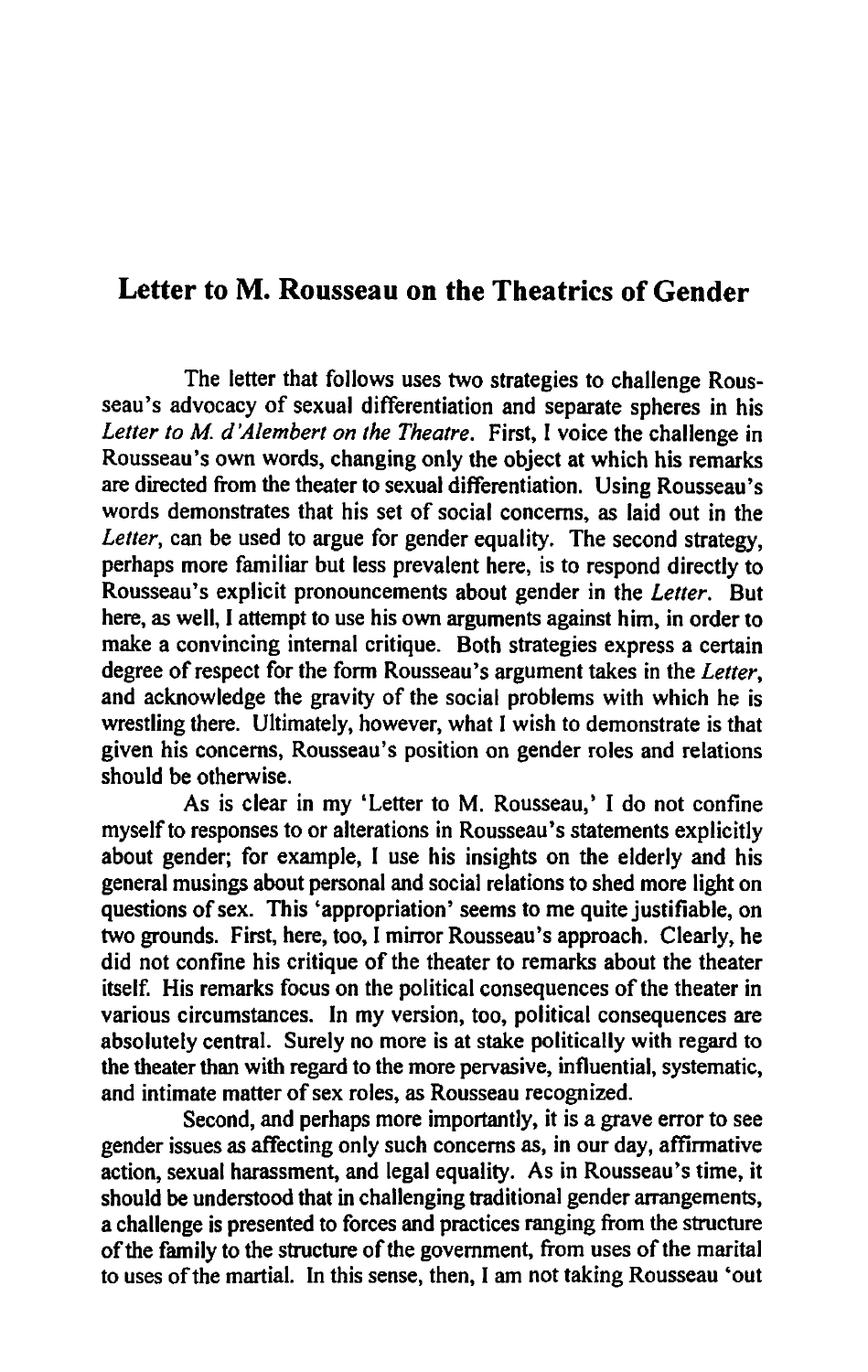of context.'

What, ultimately, does it mean that Rousseau can be used against himself on this question? For those interested primarily in Rousseau, at the very least it opens up the possibility that Rousseauean political commitments do not necessarily demand, or even allow, sexual segregation. At most it reveals a serious inconsistency with large implications for interpretations of his political thought. For those interested primarily in feminist studies, it reveals another way to frame a response to a certain set of opponents of feminism, a response that speaks to them in their language.

#### *Preface* <sup>1</sup>

I am at fault if I [am... taking] up my pen without necessity. It can be neither advantageous nor agreeable for me to attack M. [Rousseau]. I respect his person; I admire his talents; I like his works; ... II have written a book on him which earned me tenure.] I am aware of the good things he has said [about women]. ... I am in all decency obliged to every sort of consideration for him. But consideration outweighs duty only with those for whom all morality consists in appearances. Justice and truth are [wolman's first duties' (3; V: 3).

Though M. Rousseau's letter 'is certainly the most agreeable and seductive picture that could be offered us ... [it] is, at the same time, the most dangerous advice that could be given us'  $(5; V: 5)$ . Yet the path he recommends is now backed by his 'weighty ... authority,' and citizens will be 'swept away by ideas for which they already have only too great a penchant'  $(5; V: 5)$ .

#### Lafayette, Indiana, 1995

Monsieur Rousseau,

'I have read, Sir, [your *Letter to M D 'Alembert].* In rereading it with even more pleasure, it has provided me with some reflections which I thought I could offer... . There is much to commend in [your letter]' (9; V: 9). But 'to remain silent about [your] ... assertion [regard-] ing the natures and duties of the sexes] was to appear to adhere to it; and that I am very far from doing' (14; V: 14). I feel a certain 'repugnance to putting my ... [sex] on the stage [which] has caused me to put off speaking of us as long as I could' (92; V: 84). Nonetheless, 'silence is not permitted me' (9; V: 9). 'I am not dealing here with vain philosophical chatter but with a practical truth important to a whole people'  $(6; V: 6)$ .

<sup>&</sup>lt;sup>1</sup>All changes made in the Bloom translation of the text will be indicated with parentheses; thus, all other text within quotation marks can be assumed to be direct quotes from Rousseau. The only exception to this is that I have used 'morals' where Bloom uses 'morals/[manners].'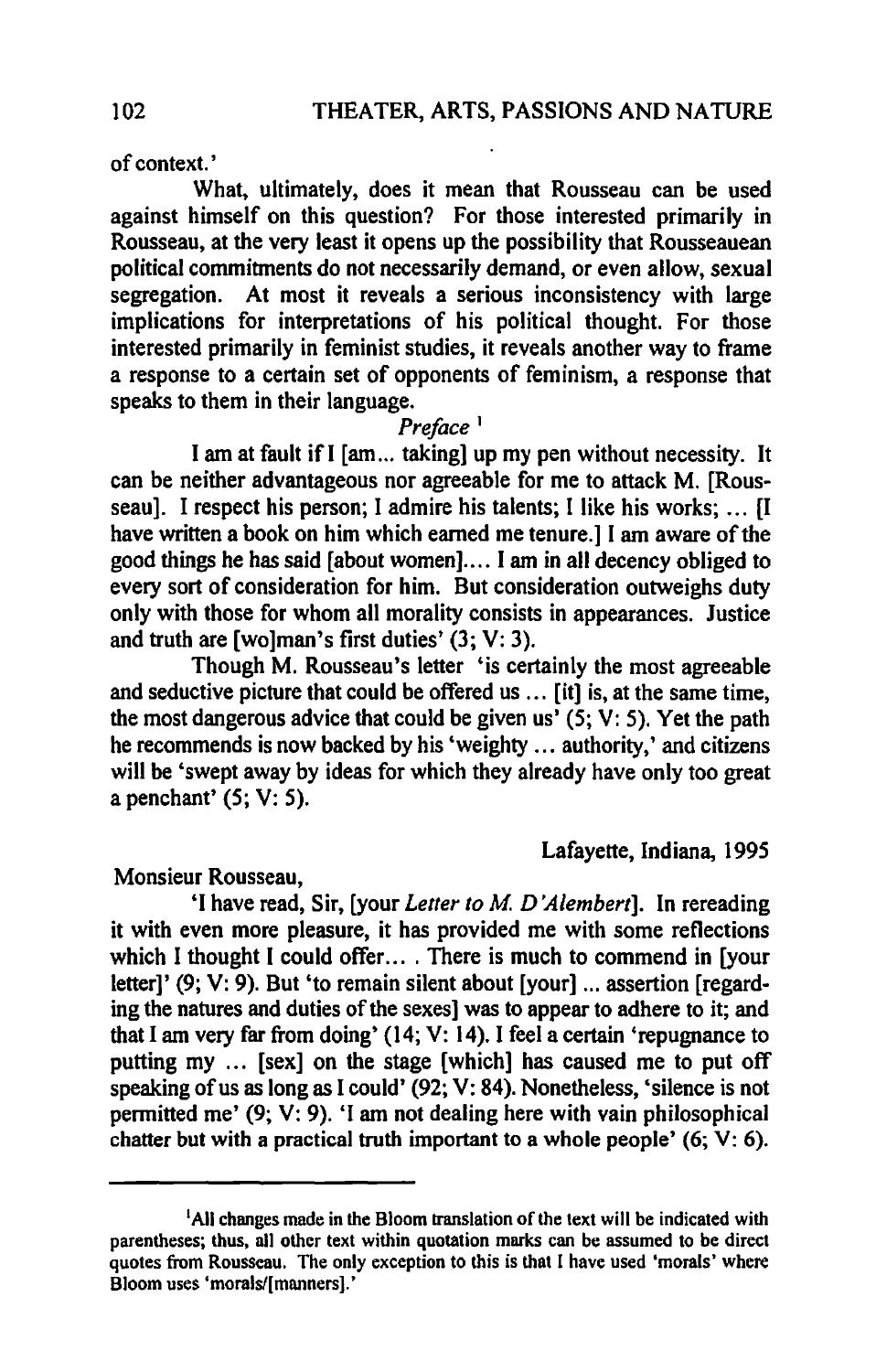#### LETTER TO M. ROUSSEAU 103

'You have praised [women] .... But, Sir, when one wishes to honor people, it must be done after their fashion and not [y]our own, lest, with reason, they be offended by harmful praises which, for all that they are given with good intention, nonetheless do damage to the estate, the interests [and] the opinions... of those [women] who are their object (9-10; V: 9). 'You will tell me that it is a question of facts and not praises and that the philosopher has more respect for the truth than for [wo]men. But this pretended truth is not so clear or so indifferent that you have the right to advance it without good authorities'  $(10; V: 9-10)$ .

I am convinced that '[w]hen a [wolman cannot believe what [s]he finds absurd, it is not [her] fault; it is that of [her] reason'  $(11; V;$ II). Even when 'a learned man' like yourself'order[s] me ... to believe that the  $[male]$ ... is greater than the  $[female]$ ... what could I think within myself other than that this man came to order me to be mad?' (12; V: 12). Even 'if the Scripture itself gave us some idea of ... [woman] unworthy of  $[her]$ .... we would have to reject it on that point, just as you reject in geometry the demonstrations which lead to absurd conclusions' (13; V: 12).

'How many questions I find to discuss in what you appear to have settled! Whether [sex roles are] good or bad in [themsel[ves]? Whether [sexual differentiation] ... can be united with morals?' Whether socially gendered people can be 'decent' and 'well behaved'? 'Whether good laws suffice for repressing the abuses [most likely to result from separate spheres]? .. Everything is still problematic concerning the real effects of [socially enforced sex roles] ... for, since the disputes that it occasions are solely between the men of the church and the men of the world' (15; V: 14-15), all that have been revealed are the 'prejudices' of those men'  $(16; V: 15)$ . 'It is possible that there are in the world a few []men worthy of being listened to by a serious [wo]man; but, in general, is it from []men that [s]he ought to take counsel, and is there no way of honoring their sex without abasing our own?' (47; V: 43-44). 'The heart of a man is always right concerning that which has no personal relation to himself' (24; V: 22). 'But when  $[his]$ ... interest is involved, [as it is here, hisl ... sentiments are soon corrupted' (24; V: 22).

'There can be all sorts of [sexual divisions of labor] ... There is, from people to people, a prodigious diversity of [gendered traits and functions]. ... But man [and woman] modified by religions, governments, laws, customs, [and] prejudices ... become[ ] so different from [the]msel[ves] that one ought not to seek among us for what is good for men [and women] in general' (17; V: 16).

'To ask if ... [sexual differentiation] is good or bad in itself is to pose too vague a question ... it is only by its effects on the people that one can determine its absolute qualities' (17; V: 16). '[T]he general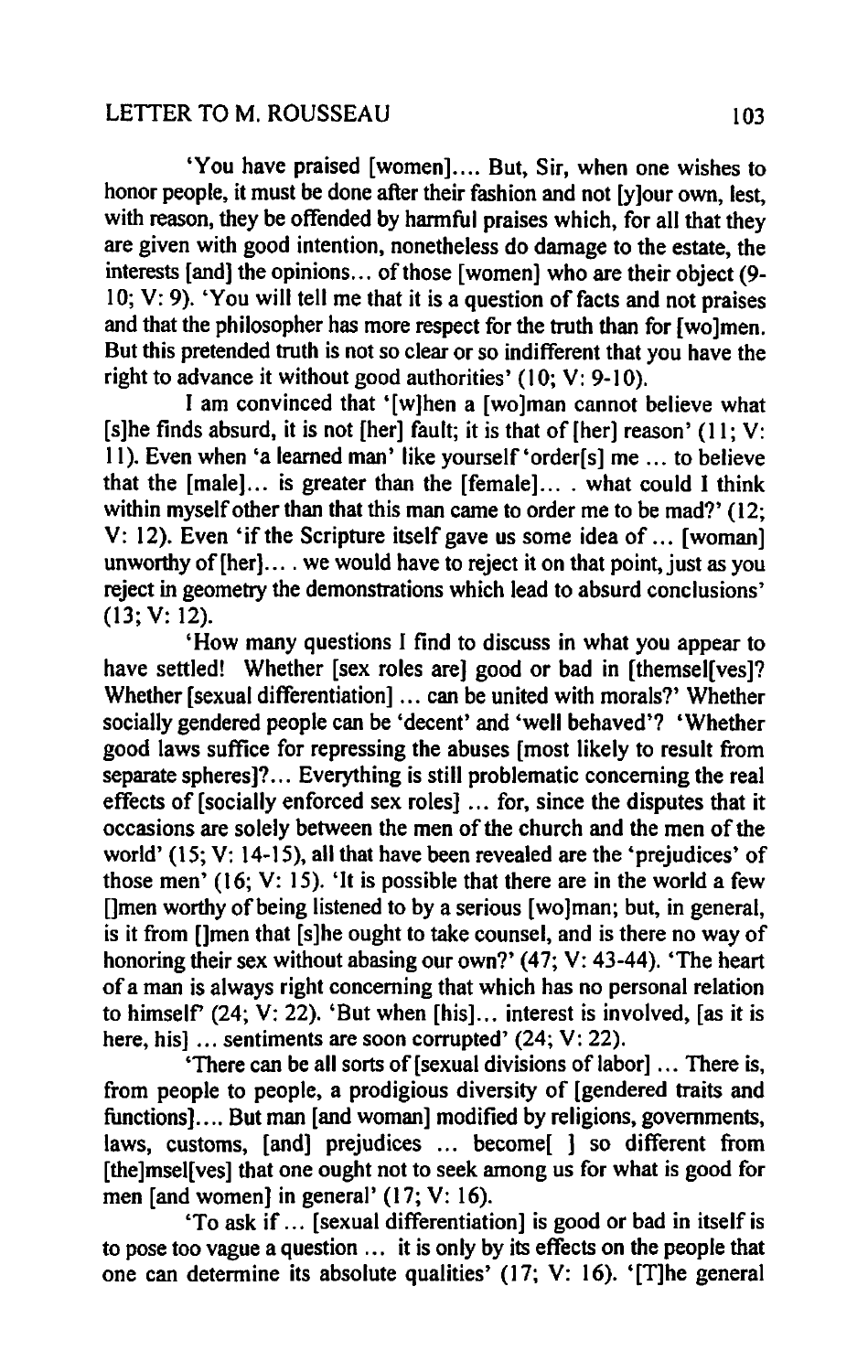effect is to strengthen the [male's position]' (20; V: 19). '[T]he principal object [of gender arrangements] is to please [men]; and, provided that the [men] enjoy themselves, this object is sufficiently attained' (18; V: 17). 'To please [men], there must be arrangements which promote their penchants' (18; V: 17). 'What more advantageous treaty could [man] conclude than one obliging [women] to be just, so that [women] will faithfully render unto [men) what is due [them], while he renders to no one what he owes?' Indeed, man 'loves virtue [in woman] because he hopes to profit from it' (24; V: 22). 'I ask in what way morals can profit from all this?' (28; V: 26) '[W]hat is needed are [gender arrangements] which would moderate' men, not indulge them (18; V: 17).

'[M]y mind [is] filled with the abuses that [patriarchy] necessarily engenders and with the general impossibility of preventing these abuses' (75; V: 69). 'I see that in every country [the female sex] is one that dishonors, that those who [are female] are everywhere despised; and that even where they are most respected a man would be afraid to [resemble them]. These are incontestable facts. You will tell me that they are only the results of prejudice. I agree; but since these prejudices are universal, a universal cause must be sought, and I cannot see that it can be found elsewhere than in [patriarchy] itself (76; V: 70).

'What is the talent of the [ female]? It is the art of counterfeiting [her]self, of putting on another character than h[er] own, of appearing different than [s]he is of saying what [s]he does not think as naturally as if [s]he really did think it'  $(79; V: 72-73)$ . 'What, then, is the spirit that [woman] ... receives from h[er] estate? A mixture of abjectness, duplicity. ridiculous conceit, and disgraceful abasement which renders h[er] fit for all sorts of roles except for the most noble of all, that of [hu]man [being], which [s]he [necessarily] abandons' (80; V: 73). '[T]he author makes [woman] a ridiculous figure. This is already enough, it seems to me, to render [him] inexcusable' (37; V: 34).

'But why is this dissoluteness inevitable? Oh, why! In any other [system of sexual politics] ... there would be no need to ask; but, in this age when [sexual] prejudices reign so proudly and error gives itself the name of philosophy, men, besotted with their vain learning, have closed their minds to the voice of reason and their hearts to that of nature' (81; V: 74).

Ultimately, 'the vices [of sexual differentiation] divide those whom common interest ought to unite' (91; V: 84). 'People think they come together in ... [gendered relationships]. and it is there that they are isolated' (16-17; V: 16), unable to put aside the 'fables' and myths of gendered individuals in order to attend to the real needs of those around them  $(17; V: 17)$ . You admit that the formation of 'bonds of You admit that the formation of 'bonds of friendship' requires bringing people 'frequently together' (99; V: 90).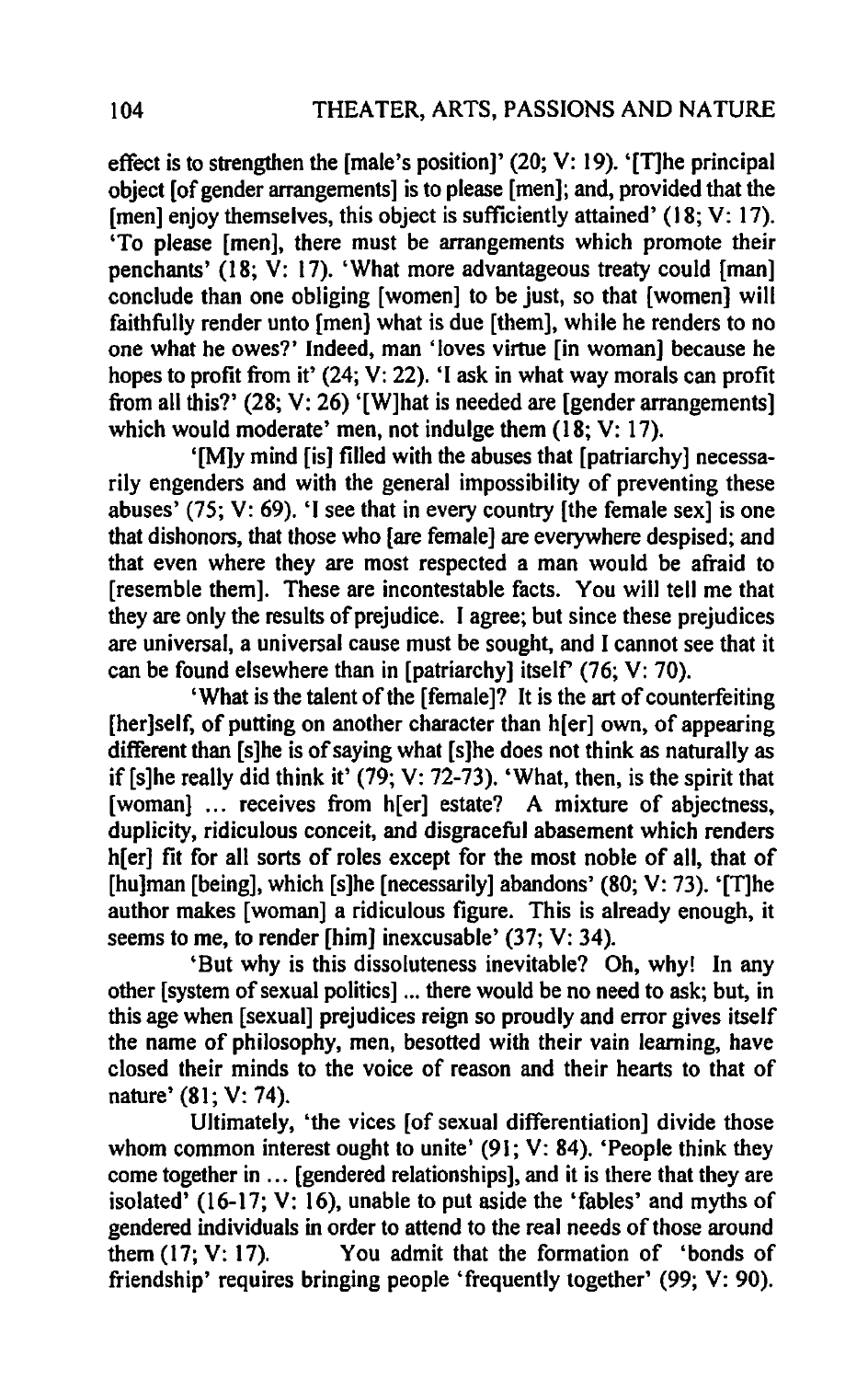Yet you also urge 'that the two sexes ought to come together sometimes [but] ... to live separated ordinarily' (100; V: 92). They should 'live apart and each in his [or her) way' (107; V: 98). Accordingly, requiring the sexes to live in separate worlds deprives their relationships of the possibility of being firmly grounded on friendship.

'In this decadence 0 f... [sexual differentiation), we are constrained to substitute for" true relationships, false and unequal ones "capable fonlyl of impressing the... [male ego]'  $(47; V: 43)$ . 'Thus everything compels us to abandon this vain idea that some wish to give us of the perfection of a fonn of ... [the feminine] directed toward public utility' (27; V: 25).

You condemn both women and the theater for 'inflaming a [man's] sensitive heart' (52; V: 48). You are, at best, a father overprotective of his sons. The greatest threat against which you aim to protect them is women. Without all diligence women will, you say, 'crush [y]our sex' (49; V: 45). You describe as 'imperious' any woman who 'sets the tone, who judges, resolves, decides, pronounces, assigns talents, merit, and virtues their degrees and places' (49; V: 45). Yet men will 'ignominiously beg[]' (49; V: 45) for the favor of such women. They need your help to keep them away from such women, in the theater and outside of it. Shield them from these decisive, judgmental females. Shield them by confining women and restricting public representation of them. Then men can be men, as you have socially designed and defined them.

The theater is dangerous because it reinforces 'the love interest' (47; V: 43). Why is it dangerous to reinforce that? Because doing so 'extend[s] the empire of the fair sex' (47; V: 43). So the theater is dangerous because it empowers women. What, dear sir, is wrong with women's power? Nothing, you will say. Nothing, unless it endows women with a greater public voice. That you cannot tolerate, on the grounds that private women effectively govern their private men, but public women do not.

I ask you, sir, how can you believe that women will have power over men in the private realm when their abilities—their entire sex—are not only ignored but ridiculed in the public? Indeed you go so far as to recommend the practices of the ancients, which allowed women to be represented in drama only if they were 'slaves or prostitutes' (49; V: 45). This, you claim, is evidence of their 'very great respect for women' (48; V: 44), and of yours as well, no doubt. But compare this with an argument you make about age. You ask: 'Who can doubt that the habit of always seeing old persons in the theater as odious characters helps them to be rejected in society?' (50; V: 46) Indeed! And by analogy, by your own reasoning, who can doubt that the habit of always seeing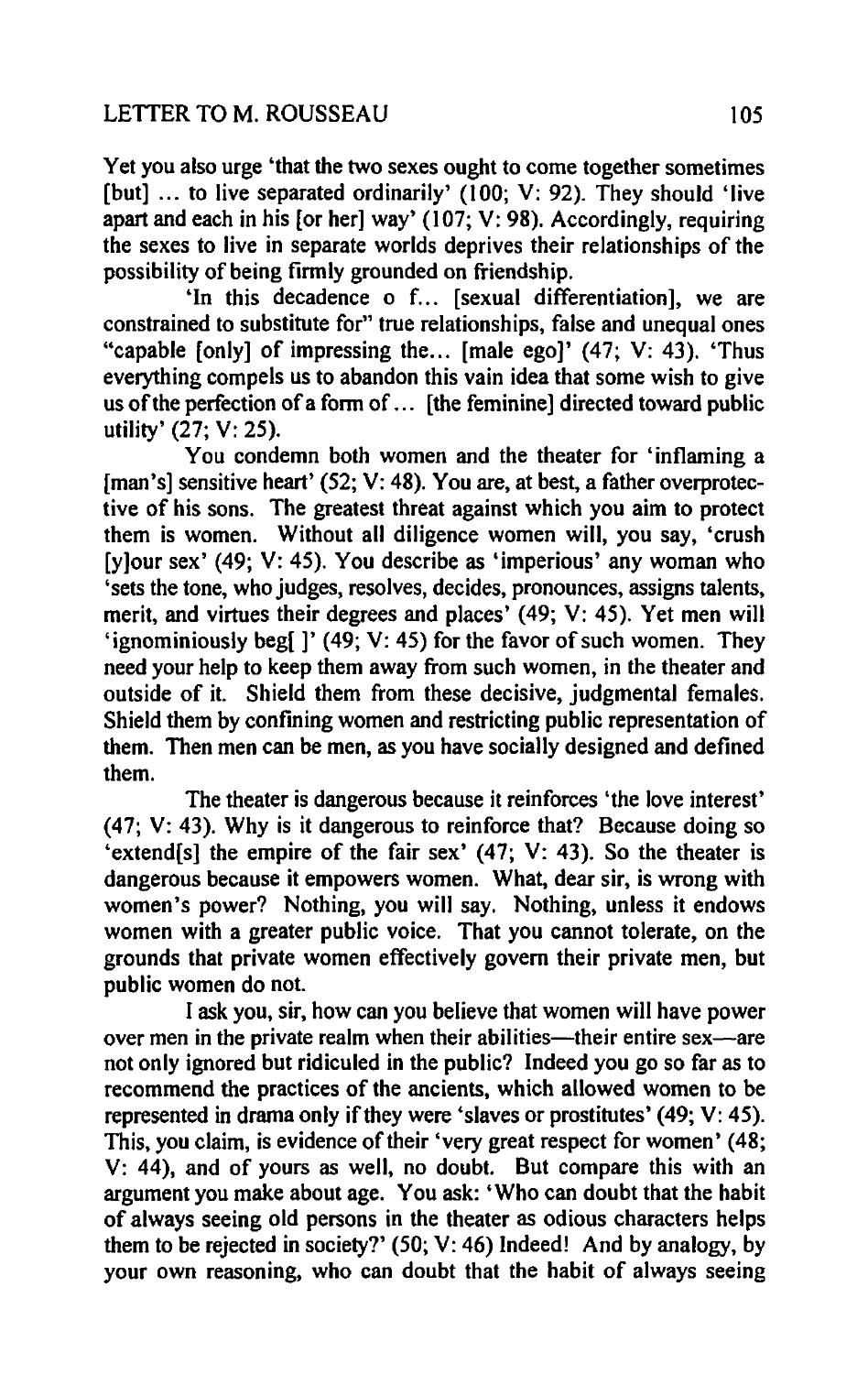women in the theater as odious characters helps them to be rejected in society?

In a footnote, you cite a female playwright and acknowledge her talents. This is no real contradiction, you say, because you mean not to close the public gates to every or to any particular woman, 'but to women' (48n; V: 44n). To say you would welcome with open arms such an extraordinary woman is misleading, since it is extraordinarily unlikely that she can merge in your preferred scheme. Suppose I tell you that roosters are nasty animals. 'You don't want them,' I say, 'for they're mean and aggressive, to chicken and human alike. They're noisy and they don't even lay eggs.' I admit that some roosters are probably either trainable or just plain nice. But I stick to my general point. It would be understandable if, in response to my information, you decide not to build a coop for roosters in your backyard, you warn others about these shortcomings, you generalize about all roosters based on the information, and you are hard pressed to explain a calm rooster. In your letter, you tell me that women are this way and that way. You, too, admit there are exceptions, either from training or innate character. But still you insist upon your general point. It would be understandable if, after listening to your advice, a political community decides not to bring women into the public sphere, rationalizes this exclusion by generalizations about all women, and can not and cares not to explain exceptions. Despite your claim, from which exceptional women were perhaps supposed to take consolation, and on which both exceptional and unexceptional men could pretend open-mindedness, when you define and direct women, every woman feels the impact. I am unconvinced by your argument 'that you do not attribute the sentiments of which you speak to the whole [female sex]. But you do attribute them to many; ... [and] the whole must be affected by them' (10; V: 10).

'To forestall the disadvantages which could be born ... you would want [men] to be forced to be decent men. By this means, you say, we would have both [sexual differentiation] and morals ... [Sexual differentiation] and morals! This would really be something to see, so much the more so as it would be the first time. But what are the means that you indicate to us for restraining the... [men]?' (65; V: 60) 'I know of only three instruments with which the morals of a people can be acted upon: the force of the laws, the empire of opinion, and the appeal of pleasure. Now the laws have no access to the ... [men] where the least constraint would make it a pain and not an amusement. Opinion does not depend on ... [women], since, rather than giving the law to the public, ... [woman] receives the law from it. And, as to the pleasure than can be had ... [by men via sex roles], its whole effect is to bring ... [them] back more often' (22; V: 20-21). Too, what do you mean by 'decent men?'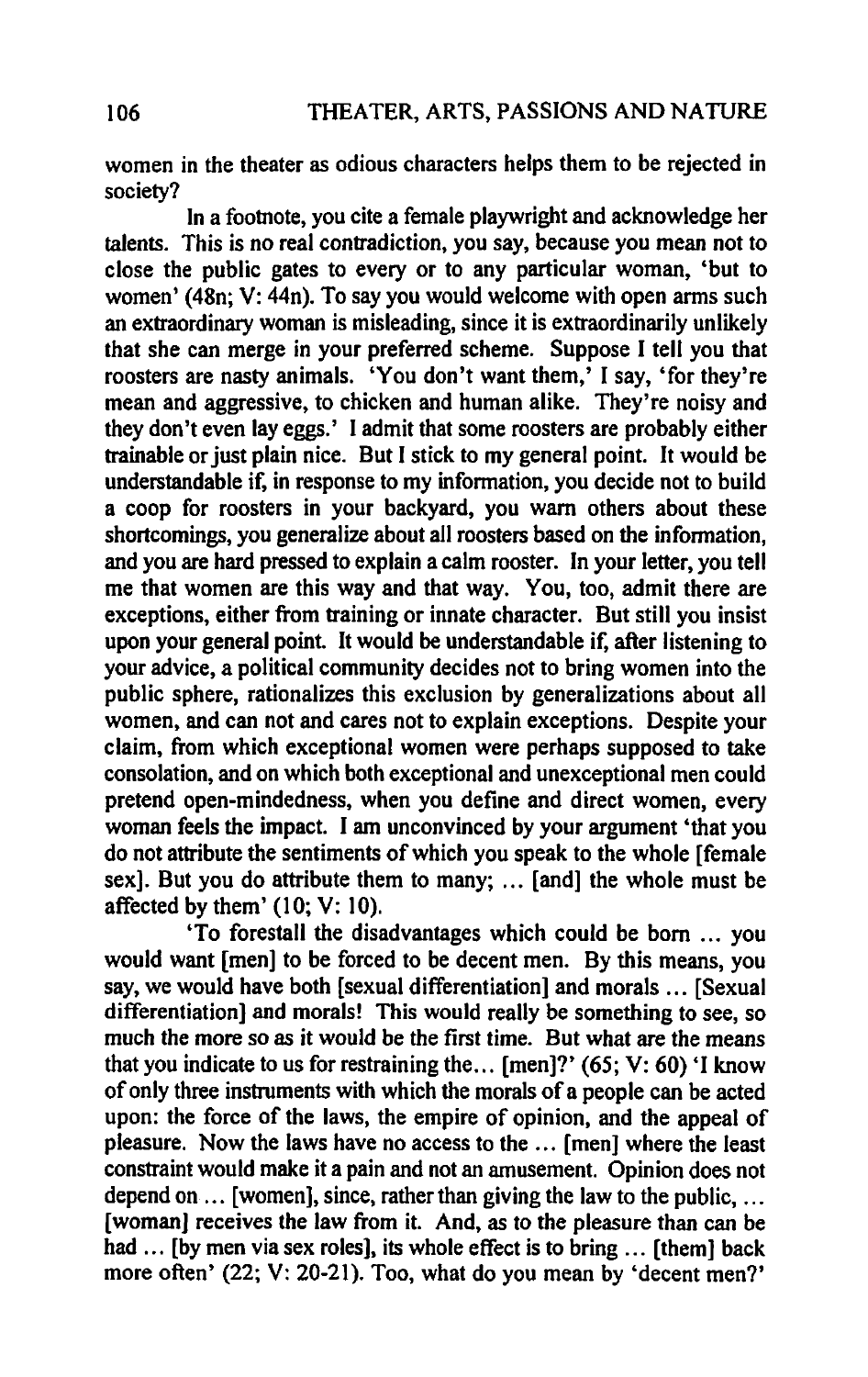'[T] hose gentle, moderate people who always fmd that everything is fme because it is to their interest that nothing be better?' (39; V: 36) 'I dare to accuse this author of having missed an opportunity for greater harmony, for greater truthfulness, and perhaps for new beauties of situation' (41; V: 38).

'The rule for choosing is simple. When the good surpasses the evil, the thing ought to be accepted in spite of its disadvantages; when the evil surpasses the good, it must be rejected even with its advantages' (107; V: 98). 'Now, if the benefit is non-existent, the harm remains; and since the latter is indisputable, the issue seems to me to be settled' (27; V: 25). '[I]t is [only] true that ... [sex roles] will not harm us if nothing at all can harm us any more' (65; V: 60).

'Who, then, is the [feminist] ... ? A good [wo]man who detests the morals of h[er] age and the viciousness of h[er] contemporaries; who, precisely because [s]he loves h[erl fellow creatures, hates in them the evils they do to one another and the vices of which these evils are the product. If [s]he were less touched by the errors of humanity, if [s)he suffered less from indignation at the [sexual] iniquities [s]he sees, would [she be more humane [her]self?'  $(37; V: 34)$ 

'Hence, it is not of man that [woman] ... is the enemy, but of the viciousness of some and of the support this viciousness finds in the others. If there were neither knaves nor flatters, [s ]he would love all humankind. There is no good [wolman who is not a [feminist] ... in this sense; or, rather, the real [man-haters] are those who do not think as [s]he does' (38; V: 35). Nonetheless, 'having declared war on the vicious, [s]he must expect that they in turn will declare it on  $h[er]'$  (40; V: 37)

#### *Afterthoughts*

I once wrote a paper, 'Gender Bias in Political Theory,' in which I used the strategy of reversal. In my story 'real' theorists were women, and the proper subjects of theorizing were women and all things associated with them. Gender reversal is a tactic used to make visible the invisible, taken-for-granted, and unconscious. Turning Rousseau on himself by turning his thoughts on the theater into thoughts on gender is a similar tactic. So many Rousseau scholars—myself included—have expended so much effort in the attempt to fit the parts of Rousseau's thought into a coherent and meaningful whole. That is a worthy enterprise, as falling prey to the tempting tendency to call every puzzle in Rousseau an inconsistency, a fatal flaw, is not. But we do need tools to analyze him carefully from without as well as from within. Audre Lorde wrote, with great insight, 'the master's tools will never dismantle the master's house' But Rousseau's tools-his words, his approach, his